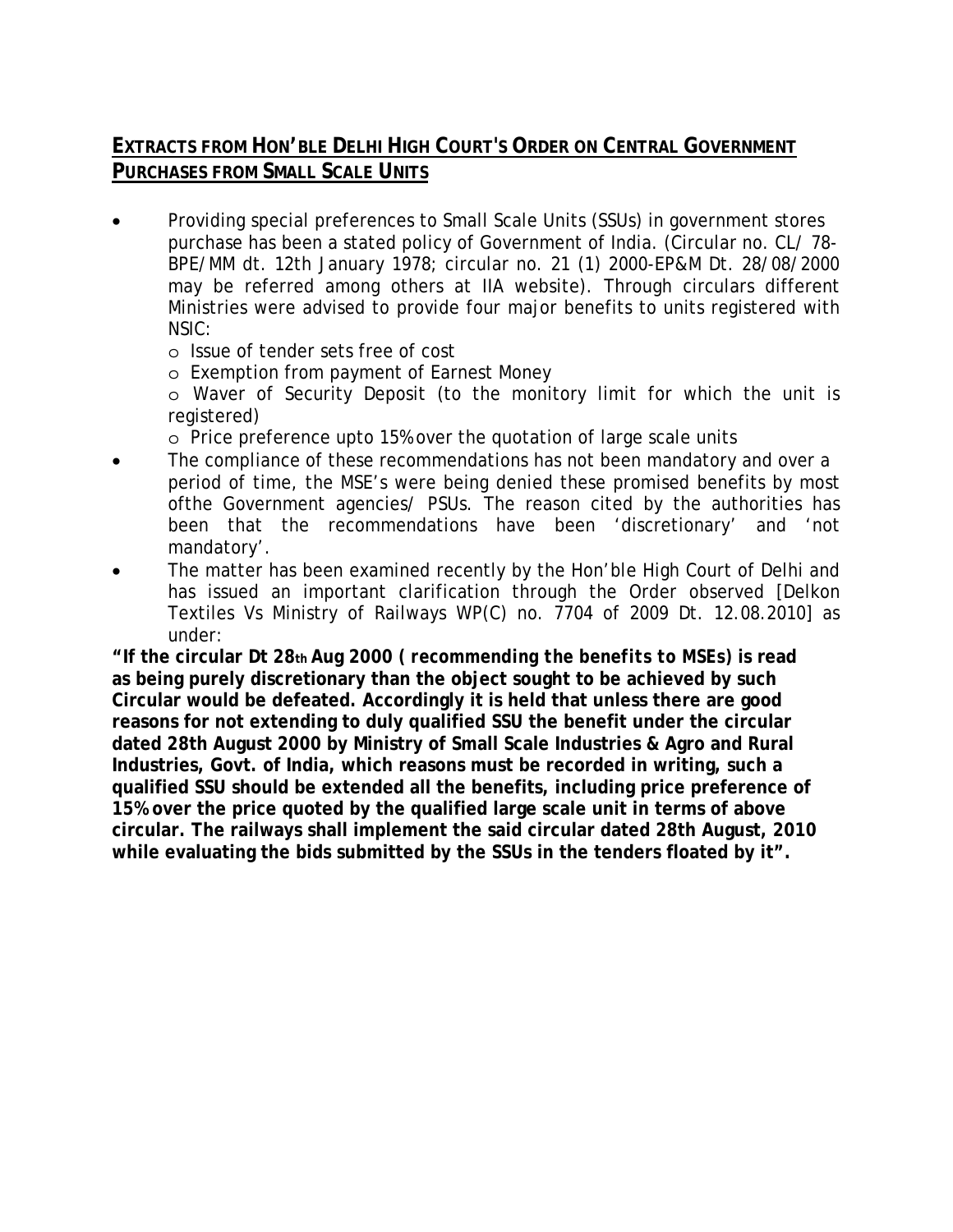## IN THE HIGH COURT OF DELHI AT NEW DELHI

\$

41.

 $\frac{9}{6}$ 

**あかい スパーパルの種** 

W.P.(C) No. 7704 of 2009

DELKON TEXTILES PRIVATE LTD. .... Petitioner Through: Ms. Puja Anand, Advocate.

MINISTRY OF RAILWAYS & ORS. ..... Respondents Through: Kumar Rajesh Singh, Advocate.

## CORAM: JUSTICE S. MURALIDHAR

versus

## ORDER 12.08.2010

. 1. The Petitioner seeks a direction to the Respondent, Ministry of Railways, Government of India to implement and grant the benefits to small scale units ('SSUs') like the Petitioner in terms of Circular dated 28<sup>th</sup> August 2000 issued by the Ministry of Small Scale Industries & Agro and Rural Industries, Government of India Respondent No.2 herein.

2. The Petitioner is a Small Scale Industrial Unit ('SSU') registered with the National Small Scale Industries Corporation Ltd. ('NSSICL'), which is a Government of India enterprise, for participation in the Central Government Stores Purchase Programme as per the Single Point Registration Scheme, ('SPRS') wherein, the SSU is considered to be at par with those registered directly with the Director General of Supply & Disposal ('DGS&D'). The Petitioner manufactures textile products including fire retardant curtain fabric, which conforms to the specifications of the Research Designs & Standards Organisation ('RDSO'), functioning under the Ministry of W.P.(C) No. 7704 of 2009 Page | of 6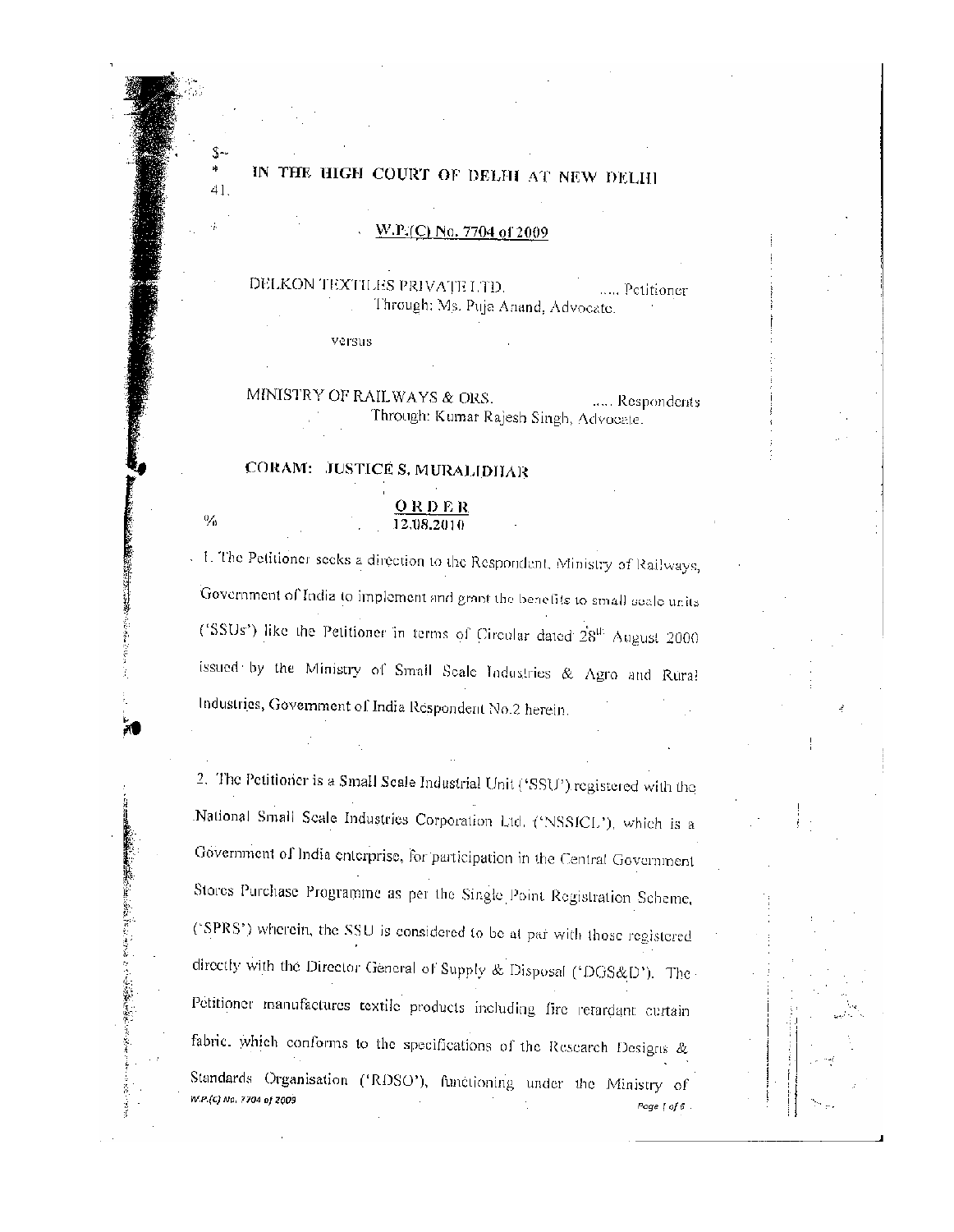Railways, Respondent No.1.

3. There are four specific benefits granted by the Circular dated  $28<sup>th</sup>$  August 2000 to SSUs which have been registered with the NSSICL under its SPRS in order to help them in marketing their products:

"1. Issue of Tender set free of cost.

2. Exemption from payment of Earnest Money.

3. Waiver of Security Deposit to the Monetary Limit for which the unit is registered.

4. Price Preference upto 15% over the quotation of largescale units."

4. The Circular itself states that the abovementioned facilities are given "as the financial resources at the disposal of small scale units are limited and it becomes difficult for them to participate in more than one tender floated by any Government Department/PSU and hence they are not able to block their limited capital for long".

5. The Circular reminds the Government and their departments of earlier Circulars dated  $30<sup>th</sup>$  July 1993 and  $15<sup>th</sup>$  May 1998 extending facilities to the SSUs which were not being implemented.

6. The events that led to the Petitioner approaching this Court with the above prayer is that Respondent No.1 invited tenders on 12<sup>th</sup> February 2008 for Fire Retardant Curtain Cloth Fabric for 2.AC and 3 AC coaches as per the RDSO specifications. On 4<sup>th</sup> March 2008, a letter inviting quotations for the above tender was issued by Respondent No.1 to the Petitioner. The

W.P. (Chain, 2204)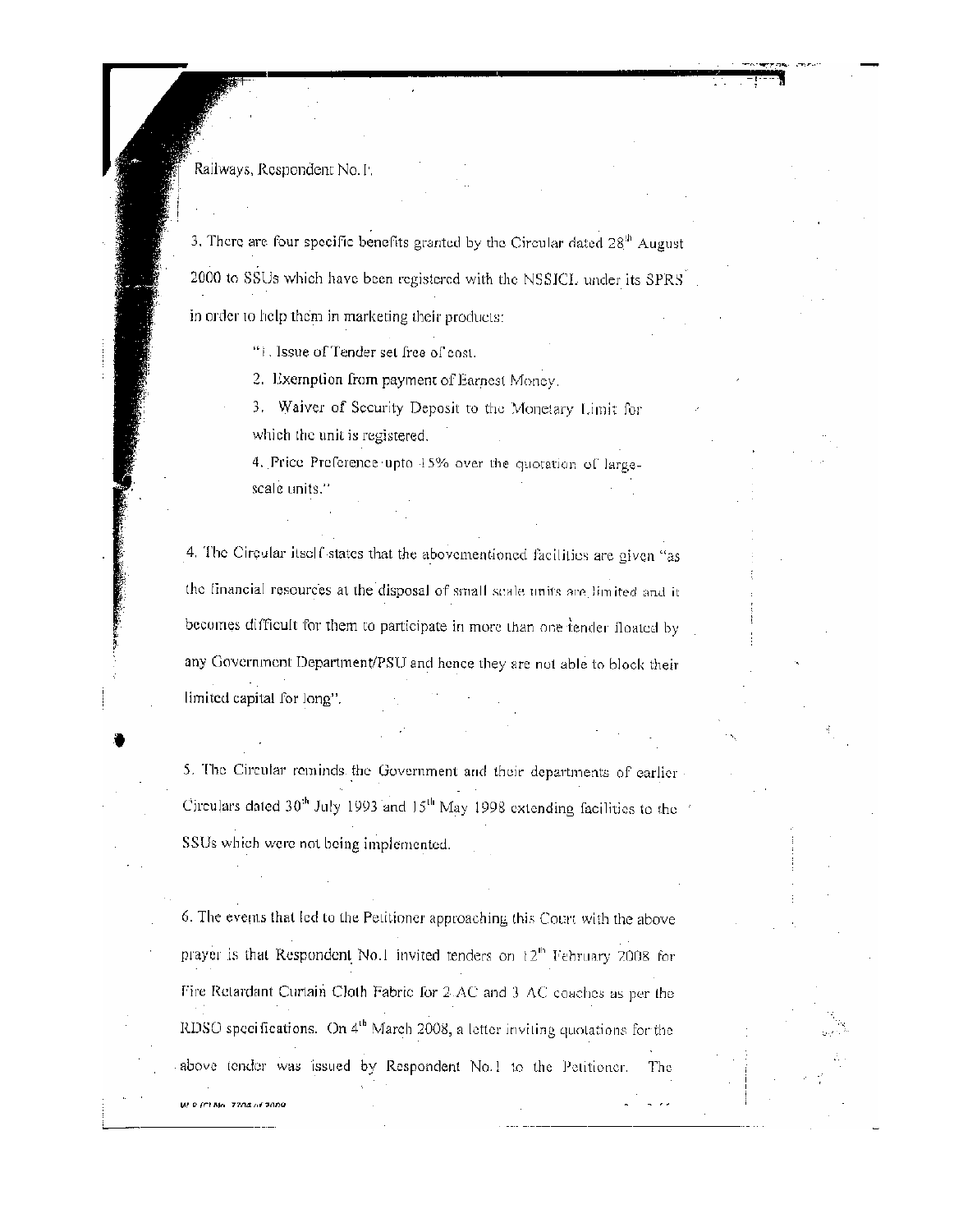Petitioner submitted its offer on 14<sup>th</sup> March 2008 and quoted its final price keeping in mind the market rates prevalent and the best price possible which would make the tender viable for them. Among the four units that submitted their offers pursuant to the tender, the Petitioner was the only SSU. The Petitioner wrote letters dated 22<sup>nd</sup> April 2008 to the NSSICL and the Respondent No.2 asking them to direct the Respondent No.1 to grant benefits which had been extended to SSUs by the Circular dated 28<sup>th</sup> August. 2000. The NSSICL, in turn, wrote to the Respondent No.1 on 28<sup>th</sup> April 2008. On 20<sup>th</sup> May 2008, Respondent No.1 wrote a letter of counter-offer to the Petitioner without extending the benefit under the Circular dated  $28<sup>th</sup>$ August 2000. The Petitioner then again wrote to the NSSICL on  $27<sup>th</sup>$  May 2008 asking it to take up the matter with Respondent No.1. This the NSSICL did by again writing to the Respondent No.1 on 28<sup>th</sup> May 2008. Further letters were written by the Petitioner and the NSSICL to the Respondent No.1 on  $11^{\text{th}}$  June 2008 and  $7^{\text{th}}$  July 2008 respectively.

7. The Petitioner does not, in this petition, challenge the denial to it of the award of any portion of the tender floated by the Respondent No. i Railways on 12<sup>th</sup> February 2008. However, it apprehends that in respect of future tenders, the Railways may not follow the above Circular dated 28<sup>th</sup> August. 2000. Accordingly, the only prayer in the writ petition is as under:

> "to issue a writ of mandamus to the Respondent No.1 commanding and directing them to implement and grant all the benefits of Purchase Price Preference policy of the Government of India, Ministry of MSME issued vide its main Circular dated 28<sup>th</sup> August 2000 in favour of the Petitioner, which is NSIC approved small scale unit,

W.P.(C) No. 7704 of 2005

Page 3 of 6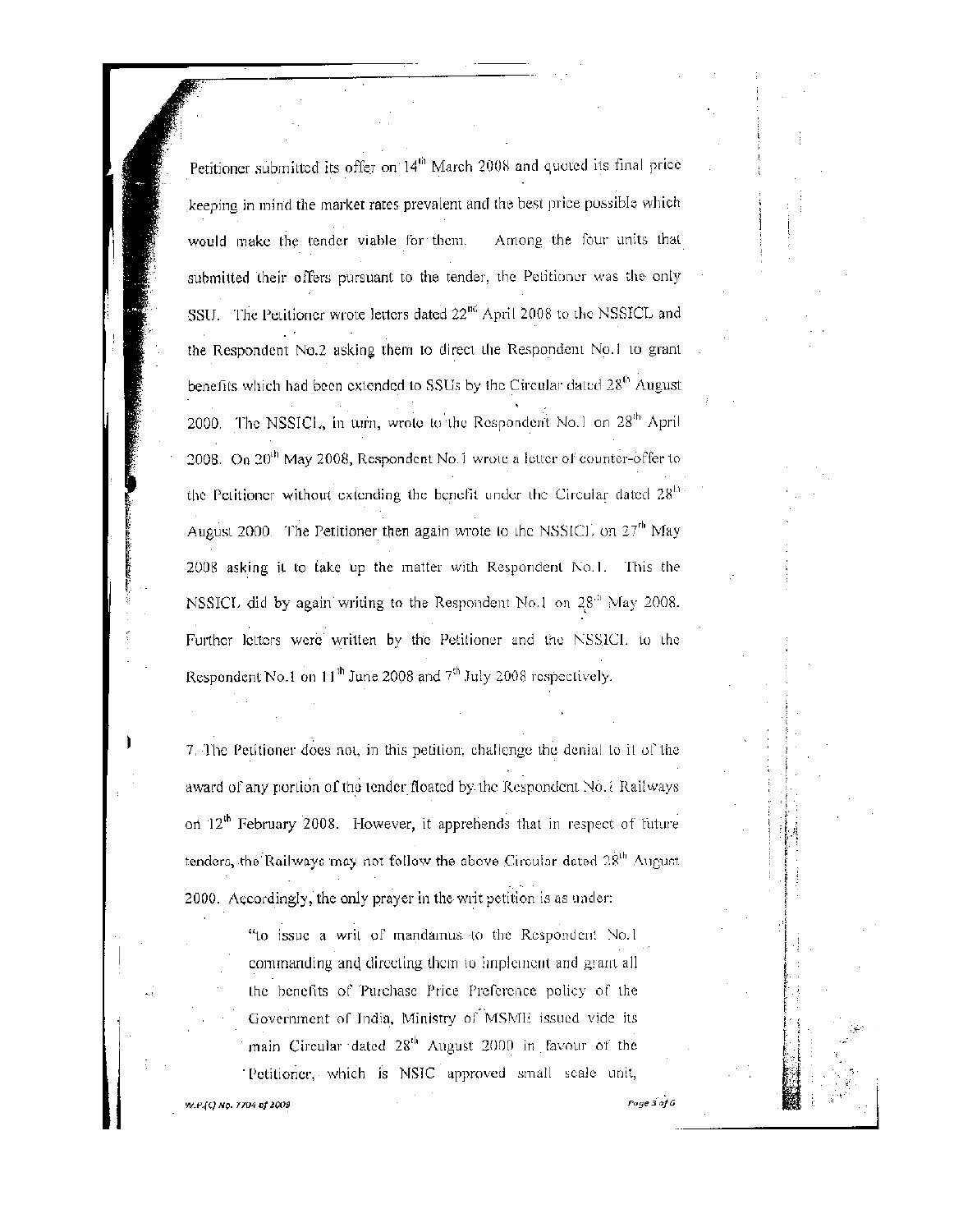henceforth."

8. A counter affidavit and a supplementary affidavit have been filed by the Railways on 12<sup>th</sup> November 2009 and 29<sup>th</sup> July 2010 respectively. Since the first counter affidavit did not specifically deal with the Circular dated 28<sup>th</sup> August 2010, this Court required the Respondent to file a supplementary affidavit. As far as the tender floated on  $12^{th}$  February 2008, it is stated that the offers were received from 5 units, including the Petitioner. The Petitioner was the only SSU. The Petitioner and one M/s. Anude Faze Auto Fab Ltd. ('AFAFL') were categorized as 'RDSO Part II sources'. A bulk order was placed on M/s. RSWM Ltd., which was a RDSO Part-I approved unit. It is submitted that the lowest offer received was from AFAFL, which is not a SSU, at Rs.265 per meter plus the excise duty  $@$  Rs. 21.84 i.e. all inclusive rate of Rs. 286.84 per meter. 15% of the quantity was awarded to AFAFL. The offer of the Petitioner was Rs. 32; per meter. However, it is stated in para  $3(x)$  and  $3(xiv)$  as under:

> "(x) That as per purchase/price preference clause, the purchaser reserves the option to give the price preference to the small scale industries over those from other firms. However it cannot be taken for granted, and every need be made by them to bring down the cost and achieve competitiveness. However the Petitioner has been given the benefits of waiver of cost of tender document and exempted from payment of EMD.

**XXXX** 

XXXX

W.P.(C) Na. 7704 of 2009

(xiv) That by the above facts, it is very clear that the discounted rate offered by the firm which is affordable will be the best price and profitable to them, but claiming higher

Page 4 of 6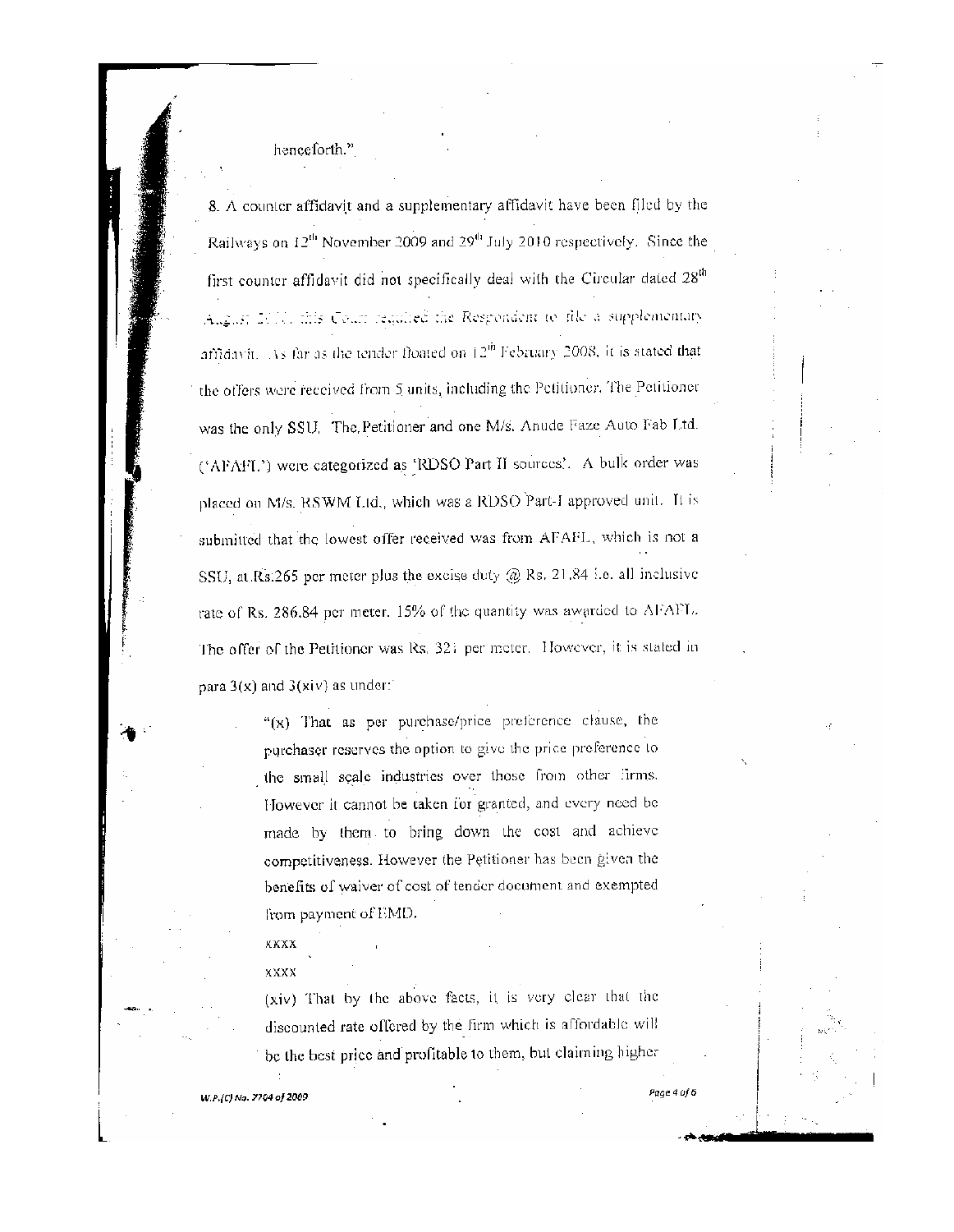price under the provision of benefit of price preference up to 15% over the large scale units is not proper and misleading the Government."

9. Learned counsel for the Petitioner points out that the Petitioner being the only SSU was entitled to be considered since its offer of Rs. 321 per meter was less than the lowest offer of Rs. 286.84 plus 15% in terms of the Circular dated 28<sup>th</sup> August 2000. Learned counsel for the Petitioner, however, reiterates that the Petitioner is not seeking any directions with reference to the award of contract pursuant to the tender floated by the Railways on 12<sup>th</sup> February 2008 but would be satisfied if a clarification is. issued for the future about the applicability of the Circular dated 28<sup>th</sup> August 2000.

10. Learned counsel for the Respondents, while not denying that the rate quoted by the Petitioner could be well within the acceptable quotation of 15% over the quotation offered by AFAFL, submitted that it was in the discretion of the Railways whether or not to extend the benefit in terms of the Circular dated 28<sup>th</sup> August 2000.

11. At the outset, this Court refrains from commenting on the Petitioner not being awarded of any portion of the tender floated by the Railways on 12<sup>th</sup> February 2008. As regards the only prayer in the writ petition, it appears to this Court that the Railways do not have any difficulty as regards extending three of the four benefits extended to SSUs by the Circular dated 28<sup>th</sup> August 2000. However, in granting the price preference "upto 15% over the

W.P.(C) No. 7704 of 2009

 $\bar{z}_0$ 

**のことのことに、このことに、このことに、このことに、このことに、このことに、このことに、このことに、このことに、このことに、このことに、このことに、このことに、このことに、このことに、このことに、このことに、このことに、このことに、このことに、このことに、このことに、このことに、このことに、このことに、このことに、このことに、このことに、このことに、このことに、この** 

 $100<sub>1</sub>$ 

 $130.$ 

2005